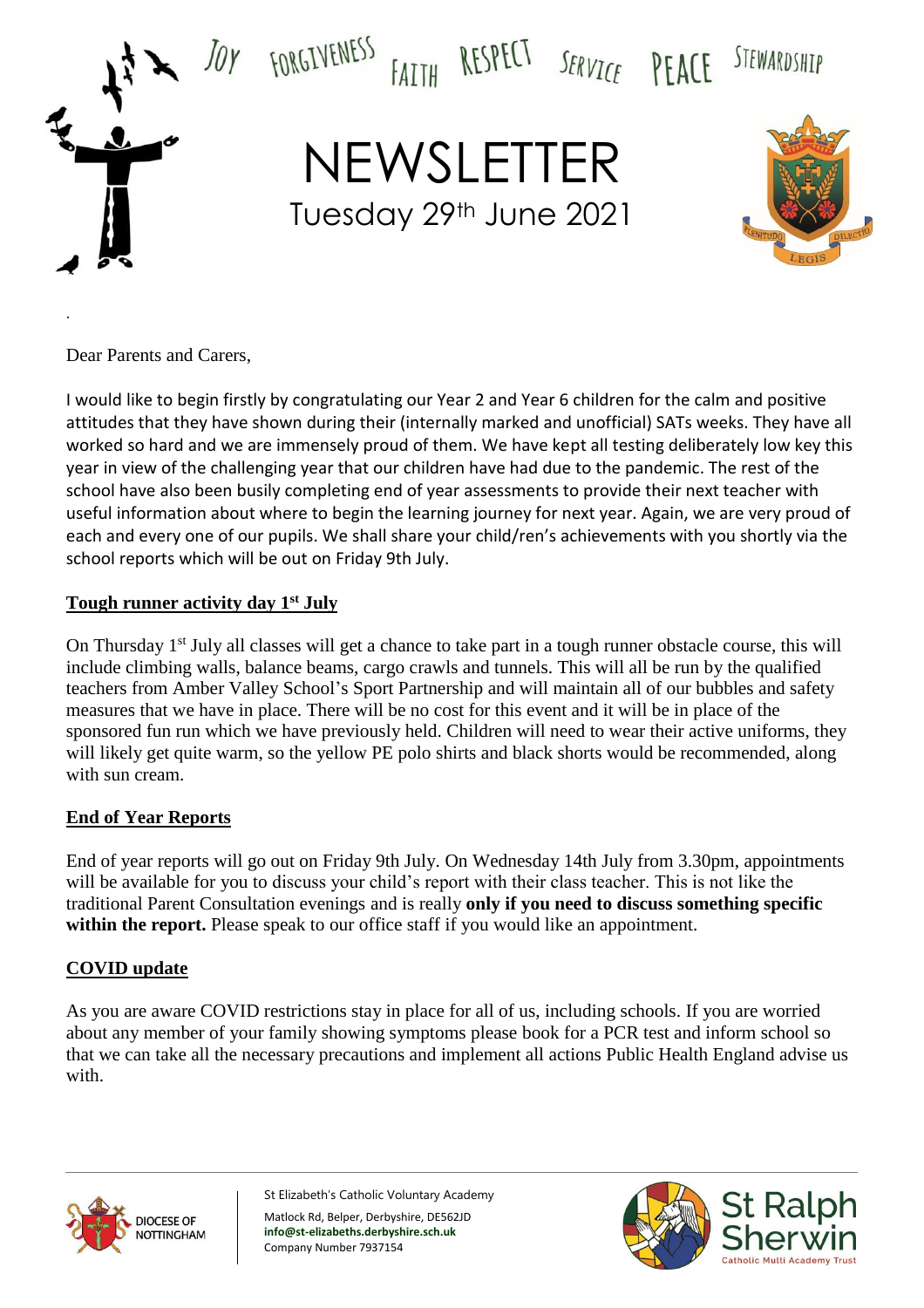## **Transition day – changes to plan**

In order to keep in line with the government guidance for restrictions due to COVID we have changed the transition plans. This event will be on Friday 9<sup>th</sup> July. Please refer to the chart below for drop off/collection points and times. These events aim to familiarise the children with staff, classrooms and also get an insight into the new curriculum and topic areas they will be learning about, as well as helping to tackle any worries and reduce anxiety. The children will have lots of opportunities to ask questions and talk about anything that might be worrying them. If there is anything that you are worried about please ask us and we will endeavour to do our best to support you.

The class teachers for next year are:

EYFS Mrs Wilby

Year 1 Mrs Turner and Mrs Acton

Year 2 Mr Ward and Mrs Heath

Year 3 Mrs Parry, Mrs Alton (after her maternity leave) and one other to cover maternity

Year 4 Miss Hickling

Year 5 Miss Holmes

Year 6 Mrs Fitzpatrick

| <b>Classes</b>                  | <b>Arrival</b><br><b>Time</b> | Parent parking and entrance to building                                                                                                                                                                                                                                                                                                                                                                                                   | <b>Collection time</b> |
|---------------------------------|-------------------------------|-------------------------------------------------------------------------------------------------------------------------------------------------------------------------------------------------------------------------------------------------------------------------------------------------------------------------------------------------------------------------------------------------------------------------------------------|------------------------|
| <b>EYFS</b><br>going<br>into Y1 | 9.10am                        | If you are driving to school park on the top playground. Walk around the<br>outside of the building to the Y1 outside door. If you are walking to<br>school come through the pedestrian gate at the lower car park, up the<br>path across the playground and walk around the building to the Y1 door.<br>Staff will meet children at the door; parents will not be able to enter the<br>building.                                         | 3.25 <sub>pm</sub>     |
| Y1<br>going<br>into Y2          | 9.05am                        | If you are driving to school park on the top playground. Walk down the<br>steps and turn left to enter the doors and go up to the cloakroom area. If<br>you are walking to school come through the pedestrian gate at the lower<br>car park, up the path across the playground and enter the building via<br>the door near the year 6 classroom. Staff will meet children at the door;<br>parents will not be able to enter the building. | 3.20pm                 |
| <b>Y2</b><br>going<br>into Y3   | 8.55am                        | If you are driving to school please park on the lower car park on bend of<br>drive. Come through the pedestrian gate, up the path across the<br>playground and enter the building via the door near the year 6<br>classroom. Staff will meet children at the door; parents will not be able<br>to enter the building.                                                                                                                     | 3.10pm                 |



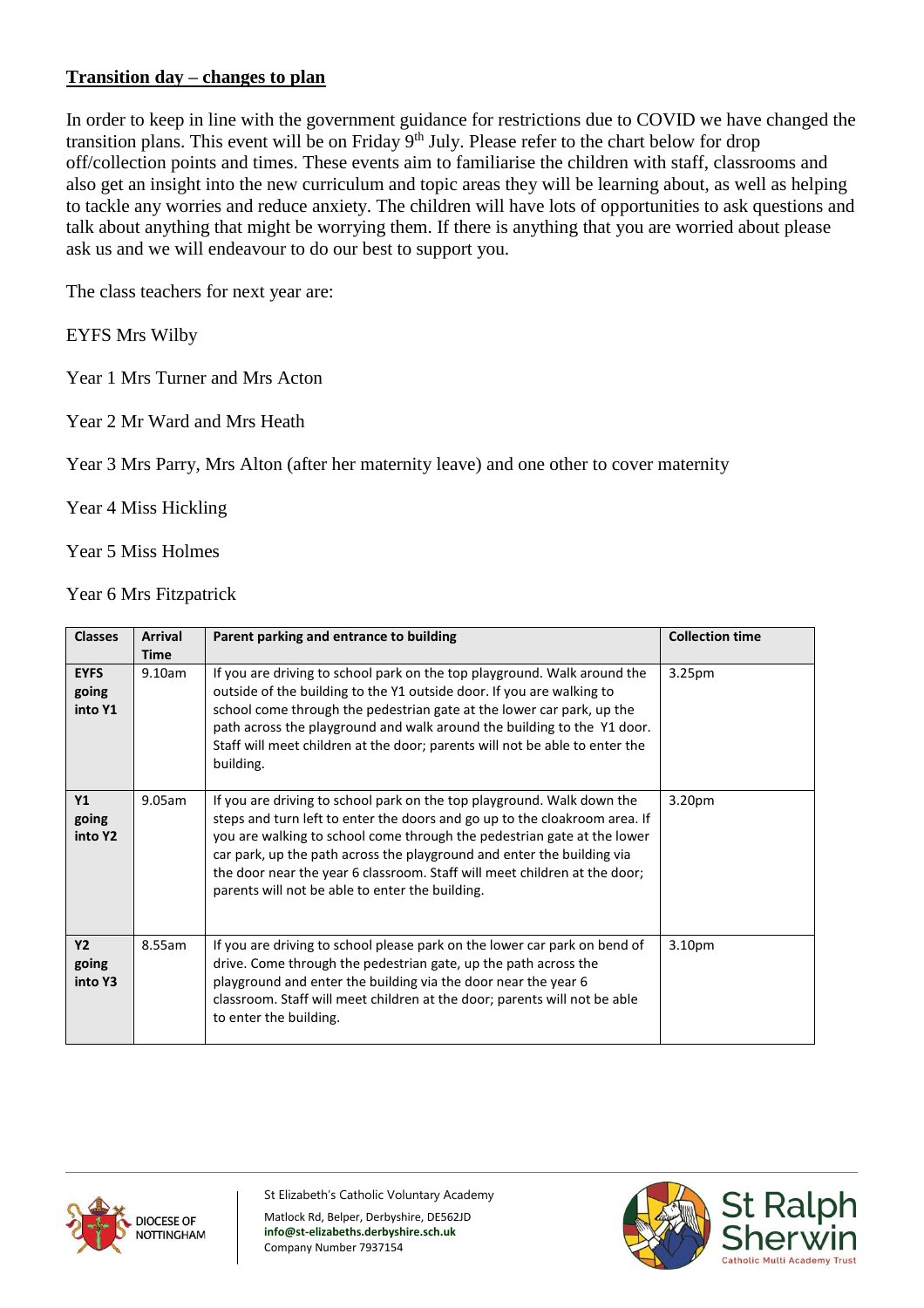| Y3 going<br>into Y4                                      | 8.55am    | If you are driving to school please park on the lower car park on bend<br>of drive. Come through the pedestrian gate, up the path across the<br>playground and enter the building via the door near the year 6<br>classroom. Staff will meet children at the door; parents will not be<br>able to enter the building.                                               | 3.10pm |
|----------------------------------------------------------|-----------|---------------------------------------------------------------------------------------------------------------------------------------------------------------------------------------------------------------------------------------------------------------------------------------------------------------------------------------------------------------------|--------|
| Y4 going<br>into Y5                                      | 9.10am    | If you are driving to school please park on the lower car park on bend<br>of drive. Come through the pedestrian gate, up the path across the<br>playground and enter the building via the door near the year 6<br>classroom. Staff will meet children at the door; parents will not be<br>able to enter the building.                                               | 3.25pm |
| Y5 going<br>into Y6                                      | $9.05$ am | If you are driving to school please park on the lower car park on bend<br>of drive. Come through the pedestrian gate, up the path across the<br>playground and enter the building via the door near the year 6<br>classroom. Staff will meet children at the door; parents will not be<br>able to enter the building.                                               | 3.20pm |
| <b>Y6</b><br>transferring<br>to a<br>secondary<br>school | 8.55am    | If you are driving to school please park on the lower car park on bend<br>of drive. Come through the pedestrian gate, up the path across the<br>playground and enter the building via the door near the year 6<br>classroom. Staff will meet children at the door and you will be based<br>in the hall for the day; parents will not be able to enter the building. | 3.10pm |

# **Safeguarding Information - Roblox**

What is Roblox? Roblox is a gaming platform where multiple players interact and play together online. The site has a collection of games aimed at 8-18 year olds, however players of all ages can use the site. Roblox is currently available on PC, phone, tablet and Xbox One. Every game on Roblox is created by users, and there are a wide variety to choose from. These can vary from delivering pizzas, to roaming a kingdom as a medieval knight, to even starring in a fashion show. This variety is one of the reasons that Roblox is so popular with young people.

Key things for parents to be aware of

- 1. Communication: how users can communicate with others. Whilst the games are aimed at 8-18 year olds, there are no age restrictions. This means both adults and young people can play and communicate with each other on the platform. All games are multiplayer and include a written chat feature, which is visible to players within each individual game. Users can also make and receive friend requests during gameplay and this means that they can chat to each other outside of the game. You can read more about the Roblox chat features and the way that these are moderated on the Roblox community guidelines and within their safety features.
- 2. Content: what content is available that might not be suitable for children. The Roblox Studio is a section where players use their imagination and skills to create their own games and share these with others. The ability to create and play games can be very appealing to young people who like to create the content they see online. However, because content is user-generated it can mean that some games might not be appropriate for young children. For example, whilst the graphics are not very life like, some of the games feature weapons and blood.



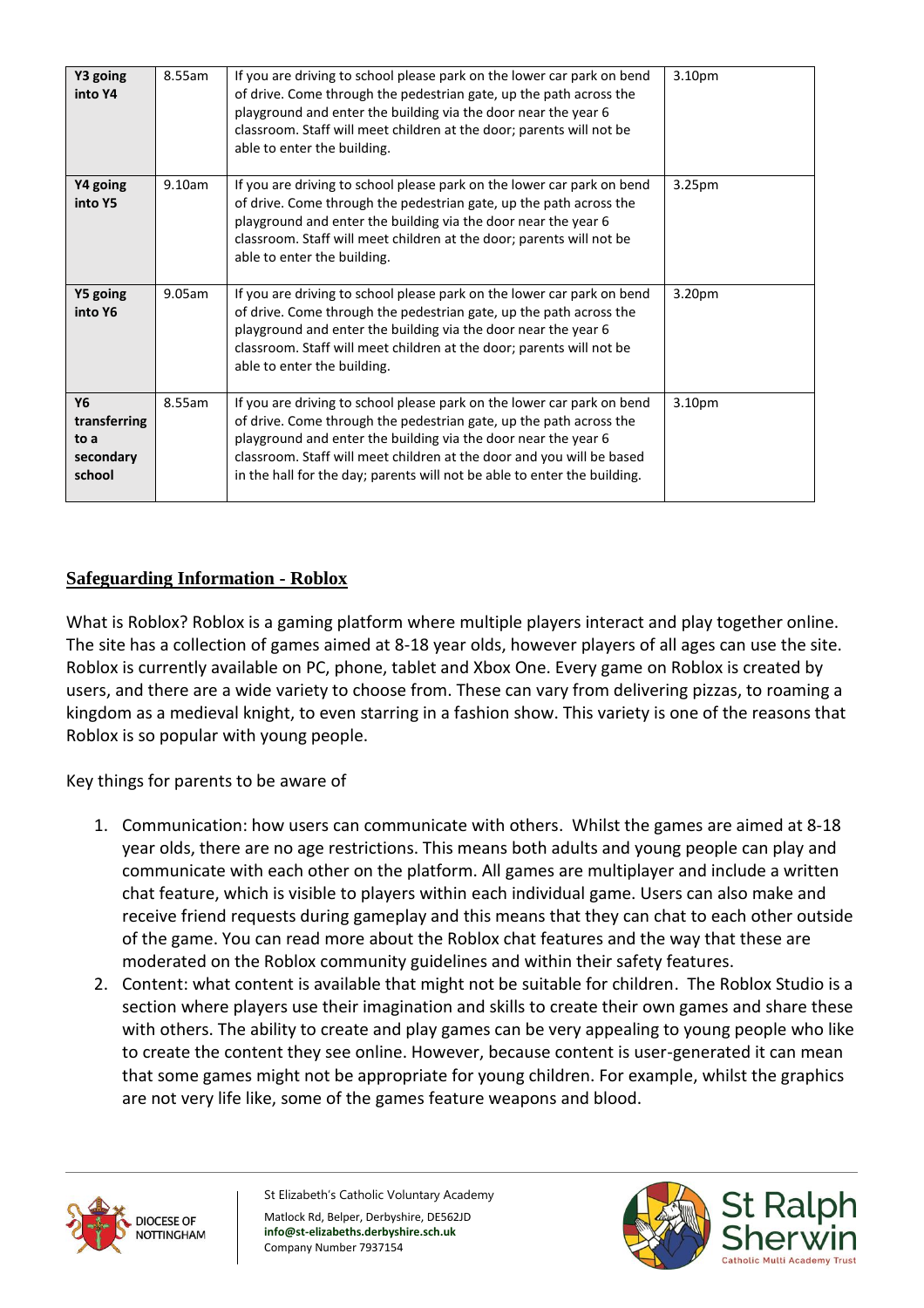3. Costs: How children might accidentally run up costs by creating games, users can earn Robux, the in-game currency. You can also buy Robux in the game. Players can spend money on items, such as membership to the Builders Club. If game creators attract players and in-game adverts, they can earn a lot of Robux, which they can convert into real money. To do this, players must be over the age of 13, have paid for Roblox's premium subscription, and have access to a Paypal account. This means that younger players would need to talk to an adult to be able to exchange their Robux for real money.

# Top tips for parents

Whatever gaming sites your children use, our advice remains the same. It is important to have a conversation with your child about the sites they use and carry on having open discussions. This will encourage them to come to you with any concerns they may have. Involve your child in discussions and decisions about online safety and their internet usage. This will help them understand the importance of staying safe whilst having a great time online. It will also help to educate them about how they can keep themselves safe online and know what to do if something goes wrong.

## **Dates for your Diary…**

Wednesday 30<sup>th</sup> June KS1 Sports Day.

Thursday 1<sup>st</sup> July Tough Runner active Day.

Friday 2nd July Y5 class Mass with Father Michael

9<sup>th</sup> July Transition events for all classes in school

Friday 9th July: End of Day Reports go out to parents via email.

 $12<sup>th</sup>$  July is the start of our STEM week

Wednesday 14th July: 3:30pm -5pm Reports Consultation Evening Appointments to be made should you wish to speak to your child's class teacher about something specific on the report.

Tuesday 20<sup>th</sup> July 9.30am Y6 Leaver's Mass

Wednesday 21st July: Break up for summer holiday.

Please see the next page for term dates for next academic year.

As always, many thanks for your continued support for our whole school community.

God bless,

Mrs Clemens,

Head Teacher.